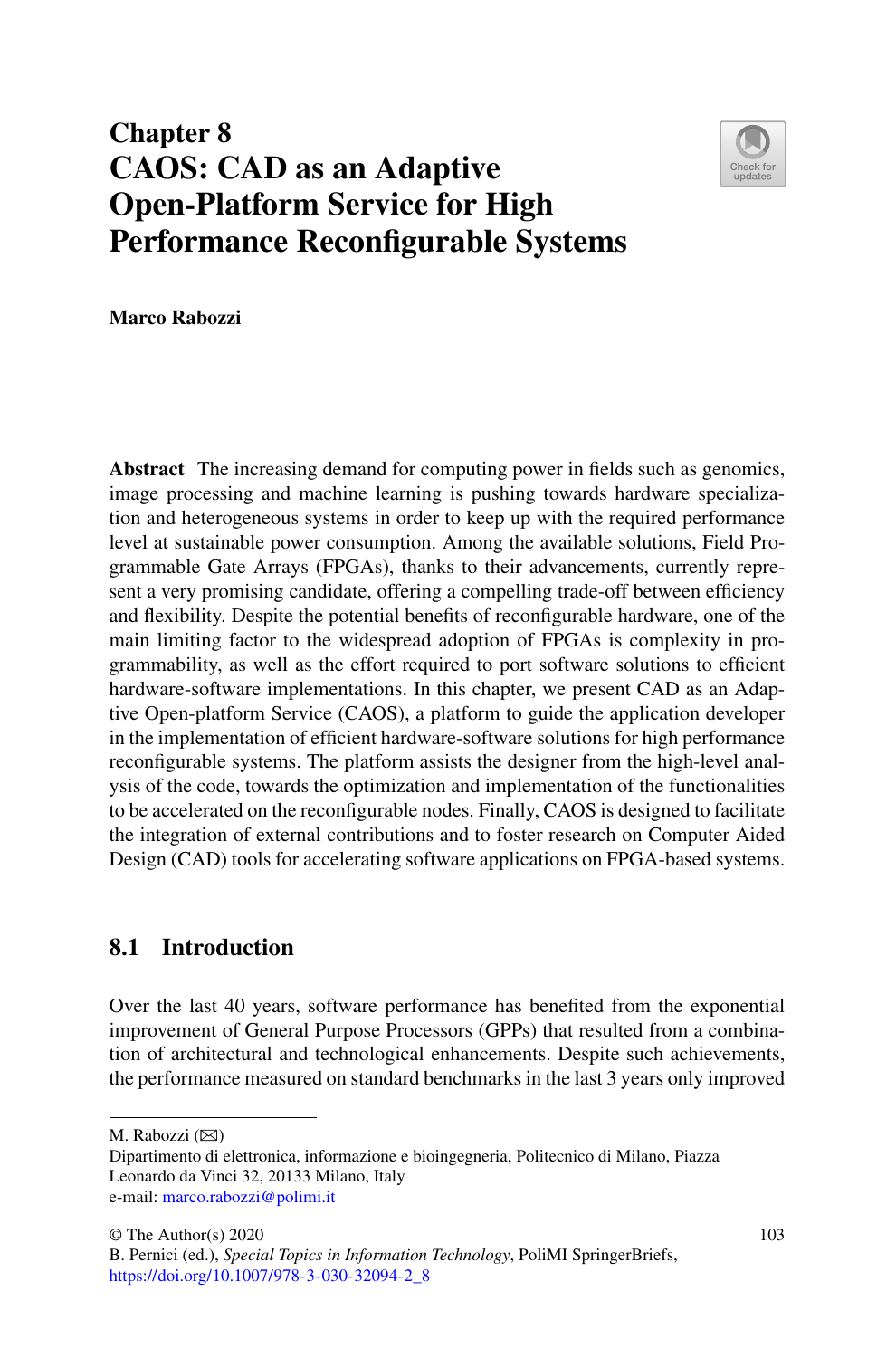at a rate of about 3% per year  $[11]$  $[11]$ . Indeed, after the failure of Dennard scaling  $[21]$  $[21]$ , the current diminishing performance improvements of GPP reside in the difficulty to efficiently extract more fine-grained and coarse-grained parallelism from software. Considering the shortcomings of GPP, in current years we are assisting at a new era of computer architectures in which the need for energy-efficiency is pushing towards hardware specialization and the adoption of heterogeneous systems. This trend is also reflected in the High Performance Computing (HPC) domain that, in order to sustain the ever-increasing demand for performance and energy efficiency, started to embrace heterogeneity and to consider hardware accelerators such as Graphics Processing Units (GPUs), FPGAs and dedicated Application-Specific Integrated Circuits (ASICs) along with standard CPU. Albeit ASICs show the best performance and energy efficiency figure, they are not cost-effective solutions due to the diverse and ever-evolving HPC workloads and the high complexity of their development and deployment, especially for HPC. Among the available solutions, FPGAs, thanks to their advancements, currently represent the most promising candidate, offering a compelling trade-off between efficiency and flexibility. Indeed, FPGAs are becoming a valid HPC alternative to GPUs, as they provide very high computational performance with superior energy efficiency by employing customized datapaths and thanks to hardware specialization. FPGA devices have also attained renewed interests in recent years as hardware accelerators within the cloud domain. The possibility to access FPGAs as on-demand resources is a key step towards the democratization of the technology and to expose them to a wide range of potential domains  $[2, 6, 1]$  $[2, 6, 1]$  $[2, 6, 1]$  $[2, 6, 1]$ [24\]](#page-12-1).

Despite the benefits of embracing reconfigurable hardware in both the HPC and cloud contexts, we notice that one of the main limiting factor to the widespread adoption of FPGAs is complexity in programmability as well as the effort required to port a pure software solution to an efficient hardware-software implementation targeting reconfigurable heterogeneous systems [\[1](#page-11-3)]. During the past decade, we have seen significant progress in High-Level Synthesis (HLS) tools which partially mitigate this issue by allowing to translate functions written in a high-level language such as C/C++ to a hardware description language suitable for hardware synthesis. Nevertheless, current tools still require experienced users in order to achieve efficient implementations. In most cases indeed, the proposed workflows require the user to learn the usage of specific optimization directives [\[22\]](#page-12-2), code rewriting techniques and, in other cases, to master domain specific languages [\[10,](#page-11-4) [13](#page-11-5)]. In addition to this, most of the available solutions  $[9, 10, 13]$  $[9, 10, 13]$  $[9, 10, 13]$  $[9, 10, 13]$  $[9, 10, 13]$  focus on the acceleration of specific kernel functions and leave to the user the responsibility to explore hardware/software partitioning as well as to identify the most time-consuming functions which might benefit the most from hardware acceleration. To tackle these challenges, we propose the CAOS platform bringing the following contributions:

- A comprehensive design flow guiding the designer from the initial software to the final implementation to a high performance FPGA-based system.
- Well-defined Application Programming Interfaces (APIs) and an infrastructure allowing researchers to integrate and test their own modules within CAOS.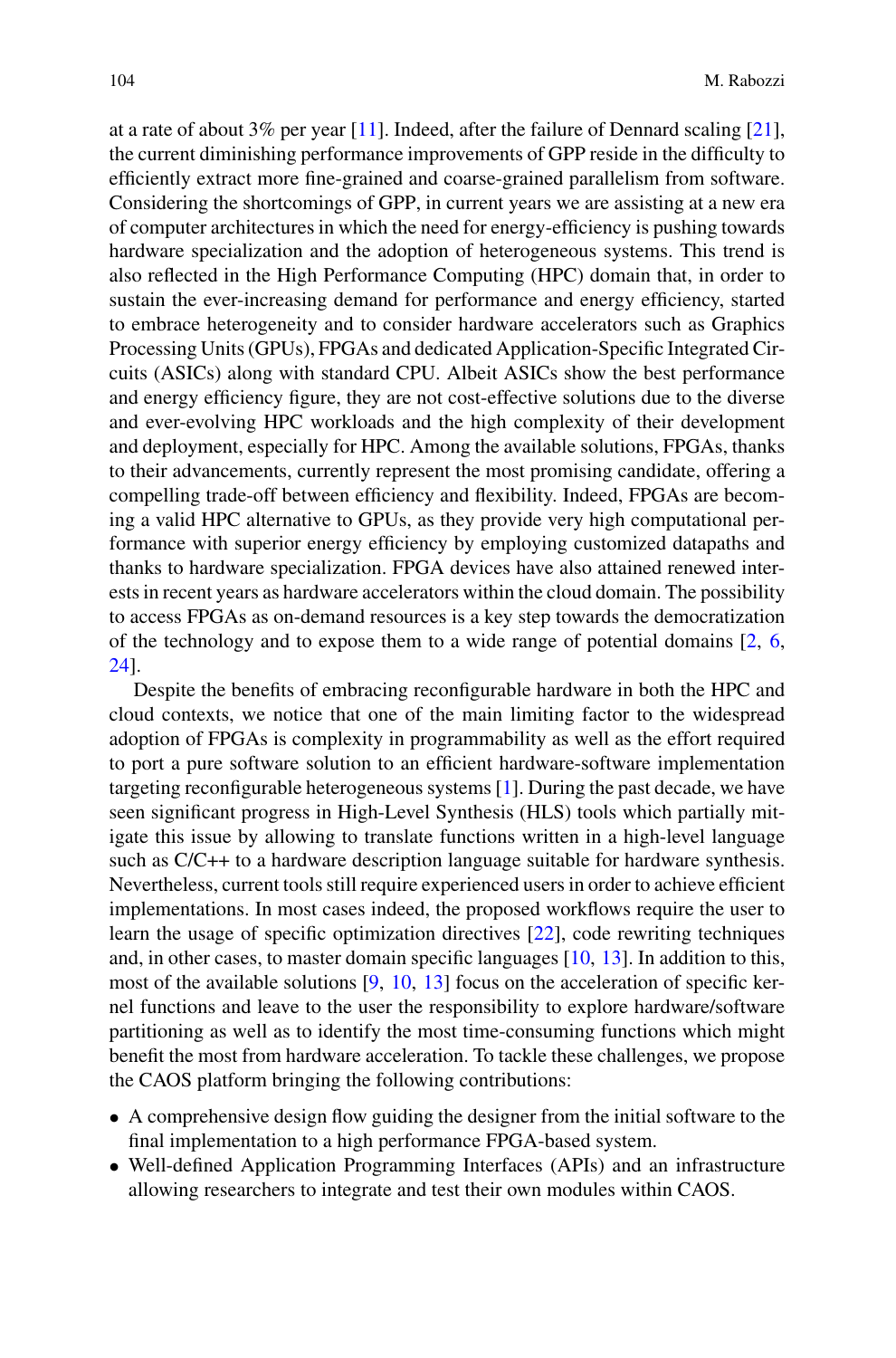- A general method for translating high-level functions into FPGA-accelerated kernels by matching software functions to appropriate architectural templates.
- Support for three different architectural templates allowing to target software functions with different characteristics within CAOS.

Section [8.2](#page-2-0) describes the overall CAOS platform, its design flow and infrastructure, while Sect. [8.3](#page-5-0) presents an overview of the supported architectural. Section [8.4](#page-9-0) discuss the experimental results on case studies targeting different architectural templates. Finally, Sect. [8.5](#page-10-0) draws the conclusions.

# <span id="page-2-0"></span>**8.2 The CAOS Platform**

The CAOS platform has been developed in the context of the Exploiting eXascale Technology with Reconfigurable Architectures (EXTRA) project and shares with it the same vision [\[19](#page-12-3)]. CAOS targets both application developers and researches while its design has been conceived focusing on three key principles: usability, interactivity and modularity. From a usability perspective, the platform supports application designers with low expertise on reconfigurable heterogeneous systems in quickly optimizing their code, analyzing the potential performance gain and deploying the resulting application on the target reconfigurable architecture. Nevertheless, the platform does not aim to perform the analysis and optimizations fully automatically, but instead interactively guides the users towards the design flow, providing suggestion and error reports at each stage of the process. Finally, CAOS is composed of a set of independent modules accessed by the CAOS flow manager that orchestrates the execution of the modules according to the current stage of the design flow. Each module is required to implement a set of well-defined APIs so that external researchers can easily integrate their implementations and compare them against the ones already offered by CAOS.

# <span id="page-2-1"></span>*8.2.1 CAOS Design Flow*

The platform expects the application designer to provide the application code written in a high-level language such as C/C++, one or multiple datasets to be used for code profiling and a description of the target reconfigurable system. In order to narrow down and simplify the set of possible optimizations and analysis that can be performed on a specific algorithm, CAOS allows the user to accelerate its application using one of the available architectural templates. An *architectural template* is a characterization of the accelerator both in terms of its computational model and the communication with the off-chip memory. As a consequence, an architectural template constrains the architecture to be implemented on the reconfigurable hardware and poses restrictions on the application code that can be accelerated, so that the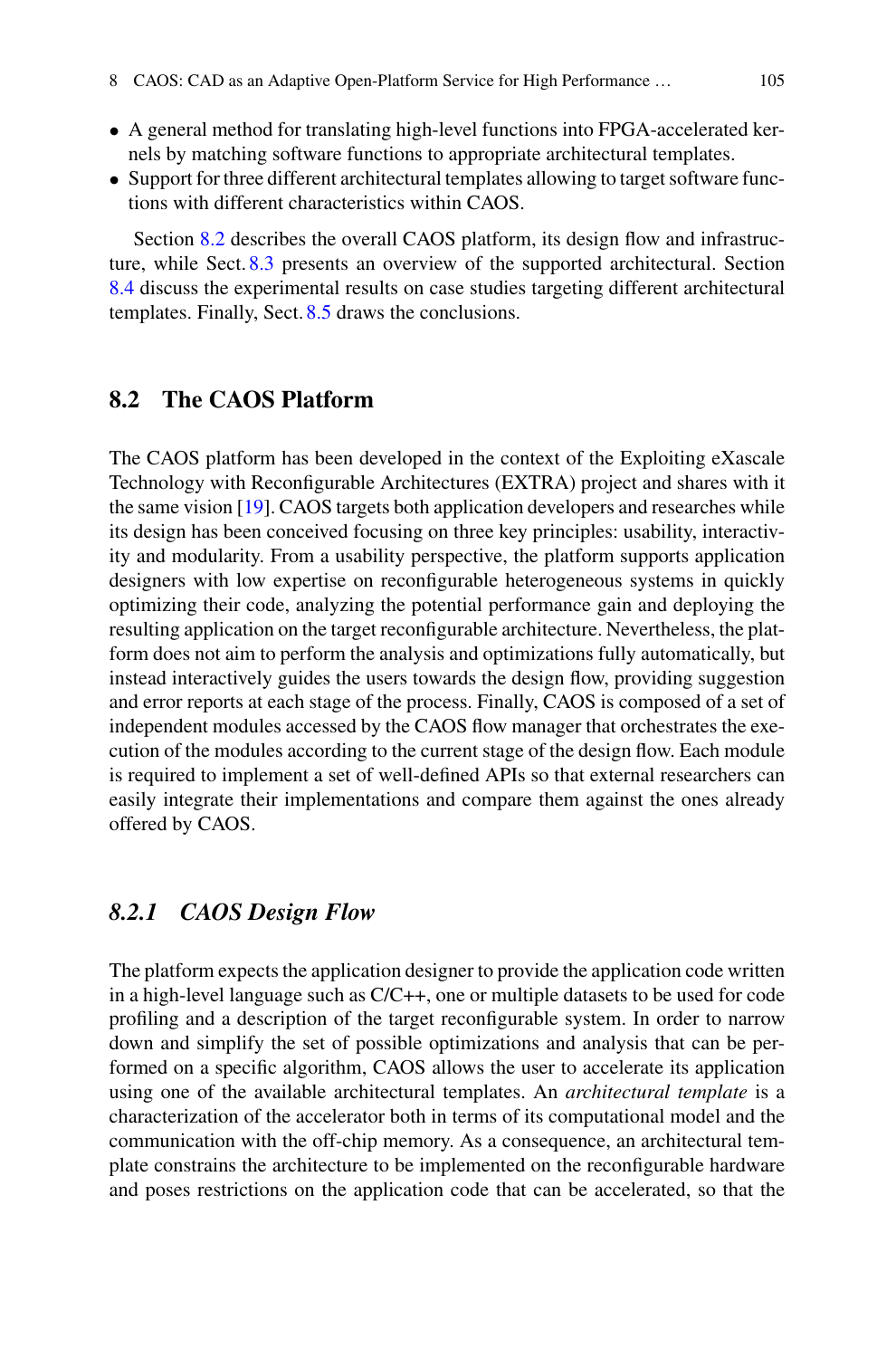

<span id="page-3-0"></span>**Fig. 8.1** High-level overview of the CAOS platform. The overall design flow can be divided in three main parts: the *frontend*, the *functions optimization* and the *backend* flow. The application code, datasets to profile the application and an HW description constitute the input data provided by the designer. The final outputs generated by the platform are the bitstreams, that the user can use to configure the FPGAs, and the application runtime, needed to run the optimized version of the application

number and types of optimizations available can be tailored for a specific type of implementation. Furthermore, CAOS is meant to be orthogonal and build on top of tools that perform High-Level Synthesis (HLS), place and route and bitstream generation. Code transformations and optimizations are performed at the source code level while each architectural template has its own requirements in terms of High-Level Synthesis (HLS) and hardware synthesis tools to use.

As shown in Fig. [8.1,](#page-3-0) the overall CAOS design flow is subdivided into three main flows: the frontend flow, the function optimization flow and the backend flow. The main goal of the frontend is to analyze the application provided by the user, match the application against one or more architectural templates available within the platform, profile the user application against the user specified datasets and, finally, guide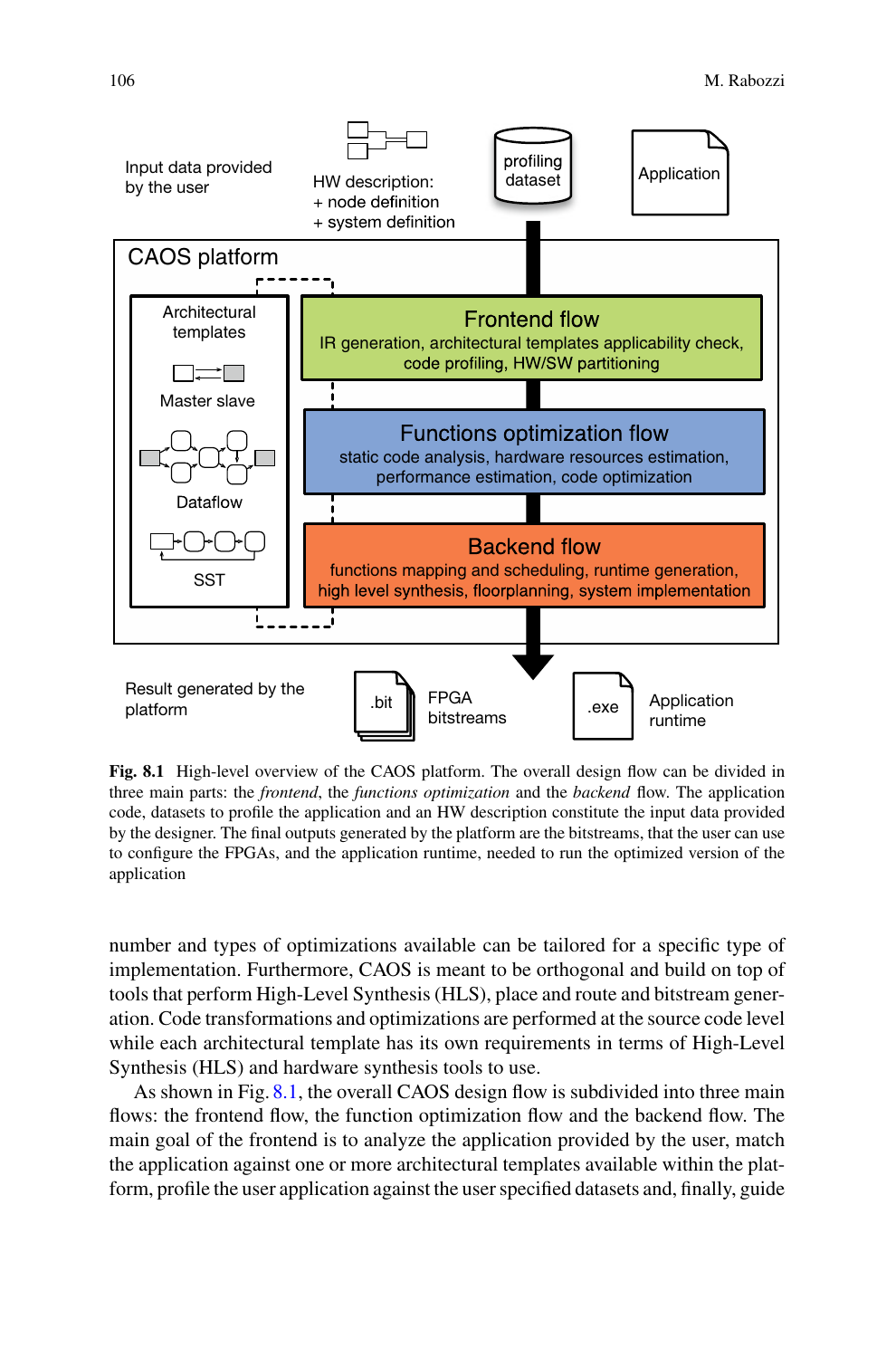

<span id="page-4-0"></span>**Fig. 8.2** CAOS infrastructure in terms of its main components and their interaction

the user through the hardware/software partitioning of the application to define the functions of the application that should be implemented on the reconfigurable hardware. The function optimization flow performs static analysis and hardware resource estimation of the functionalities to be accelerated on the FPGA. Such analyses are dependent upon the considered architectural template and the derived information are used to estimate the performance of the hardware functions and to derive the optimizations to apply (such as loop pipelining, loop tiling and loop unrolling). After one or more iterations of the function optimization flow, the resulting functions are given to the backend flow in which the desired architectural template for implementing the system is selected and the required High-Level Synthesis (HLS) and hardware synthesis tools are leveraged to generate the final FPGA bitstreams. Within the backend, CAOS takes care of generating the host code for running the FPGA accelerators and optionally guides the place and route tools by floorplanning the system components.

# *8.2.2 CAOS Infrastructure*

In order to simplify the adoption of the platform while being open to contributions, the CAOS infrastructure is organized as a microservices architecture which can be accessed by application designers through a web user interface. The infrastructure, shown in Fig. [8.2,](#page-4-0) leverages on Docker [\[8\]](#page-11-7) application containers to isolate the modules and to provide scalability. Each module is deployed in a single container, and several implementations of the same module can coexist to provide different functionalities to different users. Moreover, each module's implementation can be replicated to scale horizontally depending on system load. The modules are connected together and driven by the *CAOS Flow manager* which serves the User Interface (UI) and provides the glue logic that routes each request to the proper module.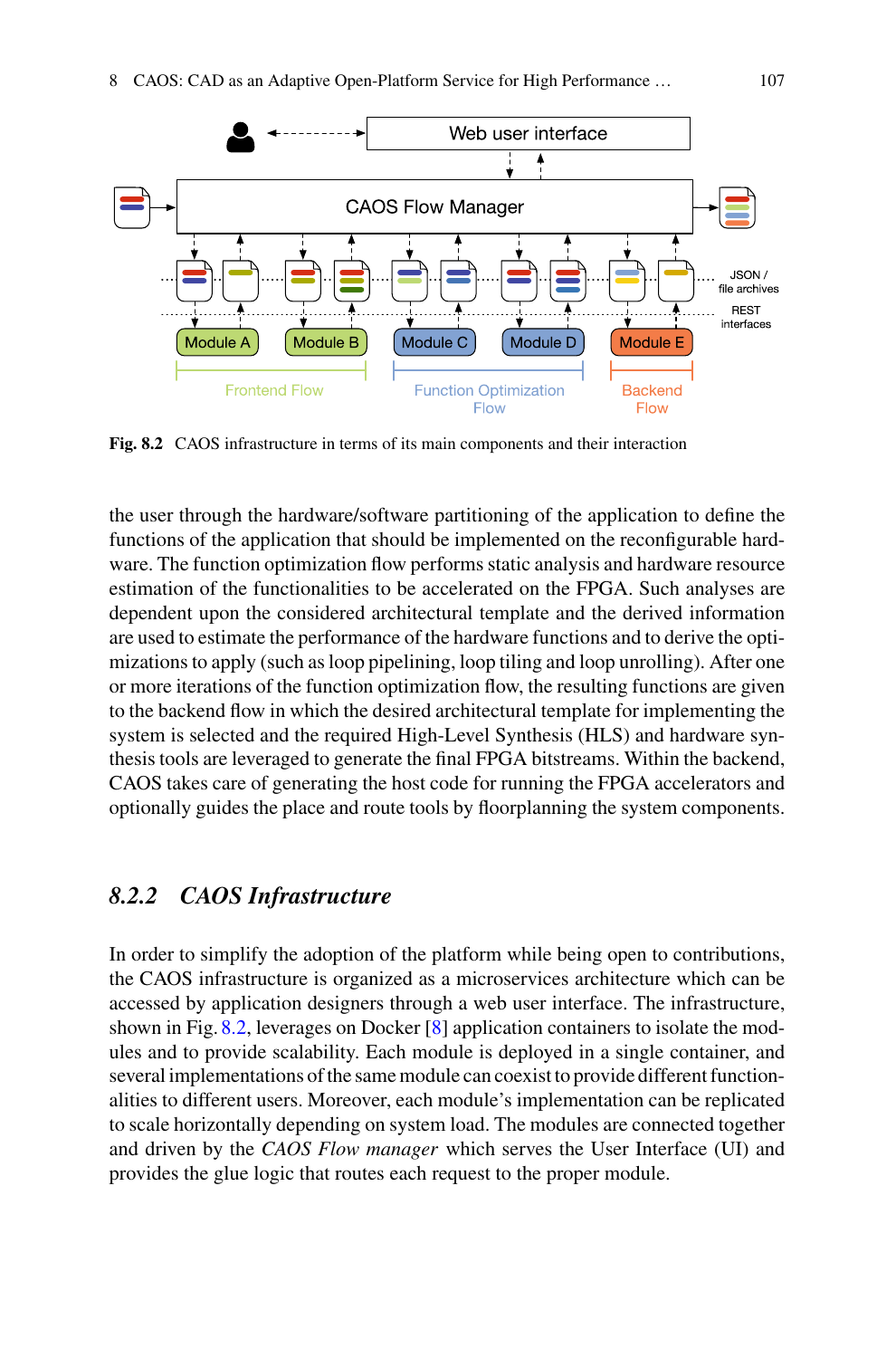The interaction between the flow manager and the CAOS modules is performed by means of data transfer objects defined with a JSON Domain Specific Language (DSL). The user can specify at each phase the desired module implementation and the platform will take care of routing the request to the proper module automatically. Moreover, the platform supports modules deployed remotely by simply specifying their IP address. Another advantage of the proposed infrastructure is that, thanks to Docker containers, it can also be easily deployed on cloud instances, possibly featuring FPGA boards, such as the Amazon EC2 F1 instances. This allows a complete design process in the cloud in which the user can optimize the application through a web UI, while the final result of the CAOS design flow can be directly tested and run on the same cloud instance. CAOS supports the integration of new implementations of the modules described in Sect. [8.2.1.](#page-2-1) Researchers are free to adopt the preferred tools and programming languages that fit their needs, as long as the module provides the implementation of the REST APIs prescribed by the CAOS flow manager.

# <span id="page-5-0"></span>**8.3 Architectural Templates**

The core idea for devising efficient FPGA-based implementations in CAOS revolves around matching software functions to an architectural template suitable for its acceleration. CAOS currently supports three architectural templates: Master/Slave, Dataflow and Streaming architectural templates. In the next sections, we provide an overview of the templates, describing the supported software functions and hardware platforms, the proposed optimizations and the tools on which the templates rely.

#### *8.3.1 Master/Slave Architectural Template*

The Master/Slave architectural template [\[7\]](#page-11-8) targets systems with a shared Double Data Rate (DDR) memory that can be accessed both by the host running the software portion of the application and by the FPGA devices on which we implement the accelerated functionalities (also referred as kernel). The template also requires that the communication between the accelerator and the DDR memory is performed via memory mapped interfaces. Such requirements allow to standardize the data transfer as well as to support random memory accesses to pointer arguments of the target C/C++ function. Currently, the template supports two target systems: Amazon F1 instances in the cloud and Xilinx Zynq System-on-Chips (SoCs).

The generality of the communication model of the Master/Slave architectural template allows supporting a wide range of C/C++ functions. In particular, the function has to abide to quite general constraints for High-Level Synthesis (HLS) such as no dynamic creation of objects/arrays, no syscalls and no recursive function calls. The Master/Slave architectural template currently leverages on Vivado HLS [\[23\]](#page-12-4)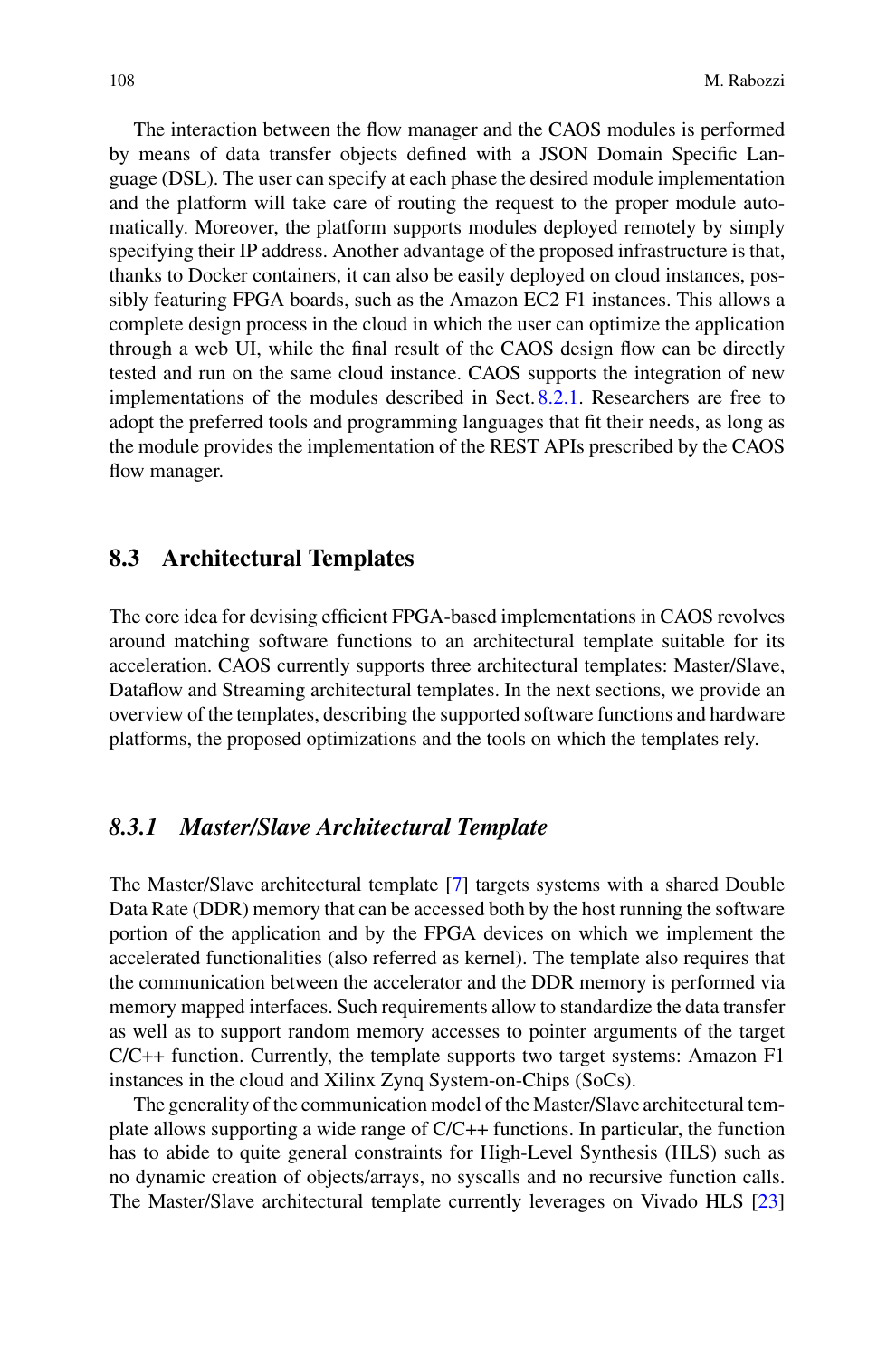for the High-Level Synthesis (HLS) of C/C++ code to Hardware Description Language (HDL). Hence, in the CAOS frontend, we verify the applicability of the template to a given function by running Vivado HLS on it and verify that no errors are generated. In addition to the Vivado HLS constraints, we also require the size of the function arguments to be known. This is needed by CAOS to properly estimate the kernel performance throughout the function optimizations flow. During the CAOS functions optimization flow, the template performs static code analysis by leveraging on custom Low-Level Virtual Machine (LLVM) [\[12](#page-11-9)] passes. In particular, it identifies loop nests with their trip counts, local arrays and information on the input and output function arguments. Furthermore, the template collects hardware and performance estimations of the current version of the target function directly from Vivado HLS. Such information is then used to identify the next candidate optimizations among loop pipelining, loop unrolling, on-chip caching and memory partitioning. The user can then either select the suggested optimization or conclude the optimization flow if he/she is satisfied with the estimated performance. After having optimized the kernel, the design proceeds to the CAOS backend flow. Here the optimized C/C++ function is translated to HDL and, according to the target system, the template leverages either on the Xilinx SDAccel toolchain [\[22\]](#page-12-2) or Xilinx Vivado [\[23](#page-12-4)] for the implementation and bitstream generation. In both cases, CAOS takes care of modifying the original application and inserts the necessary code and APIs calls to offload the computation of the original software function to the generated FPGA accelerator.

#### *8.3.2 Dataflow Architectural Template*

The dataflow architectural template trades off the generality of codes supported by the Master/Slave architectural template in order to achieve higher performance. In a dataflow computing model, the data is streamed from the memory directly to the chip containing an array of Processing Elements (PEs) each of which is responsible for a single operation of the algorithm. The data flow from a PE to the next one in a statically defined directed graph, without the need for any kind of control mechanism. In such a model, each PE performs its operation as soon as the input data is available and forwards the result to the next element in the network as soon as it is computed.

The target system for the dataflow architectural template consists in a host CPU and the dataflow accelerator deployed on a FPGA connected via PCIe to the host. Both the host CPU and the FPGA logic have access to the host DDR memory containing the input/output data. The FPGA accelerator is organized internally as a Globally Asynchronous Locally Synchronous (GALS) architecture divided into the actual accelerated kernel function and a manager. The manager handles the asynchronous communication between the host and the accelerator, whereas the kernel is internally organized as a set of synchronous PEs that perform the computation in parallel.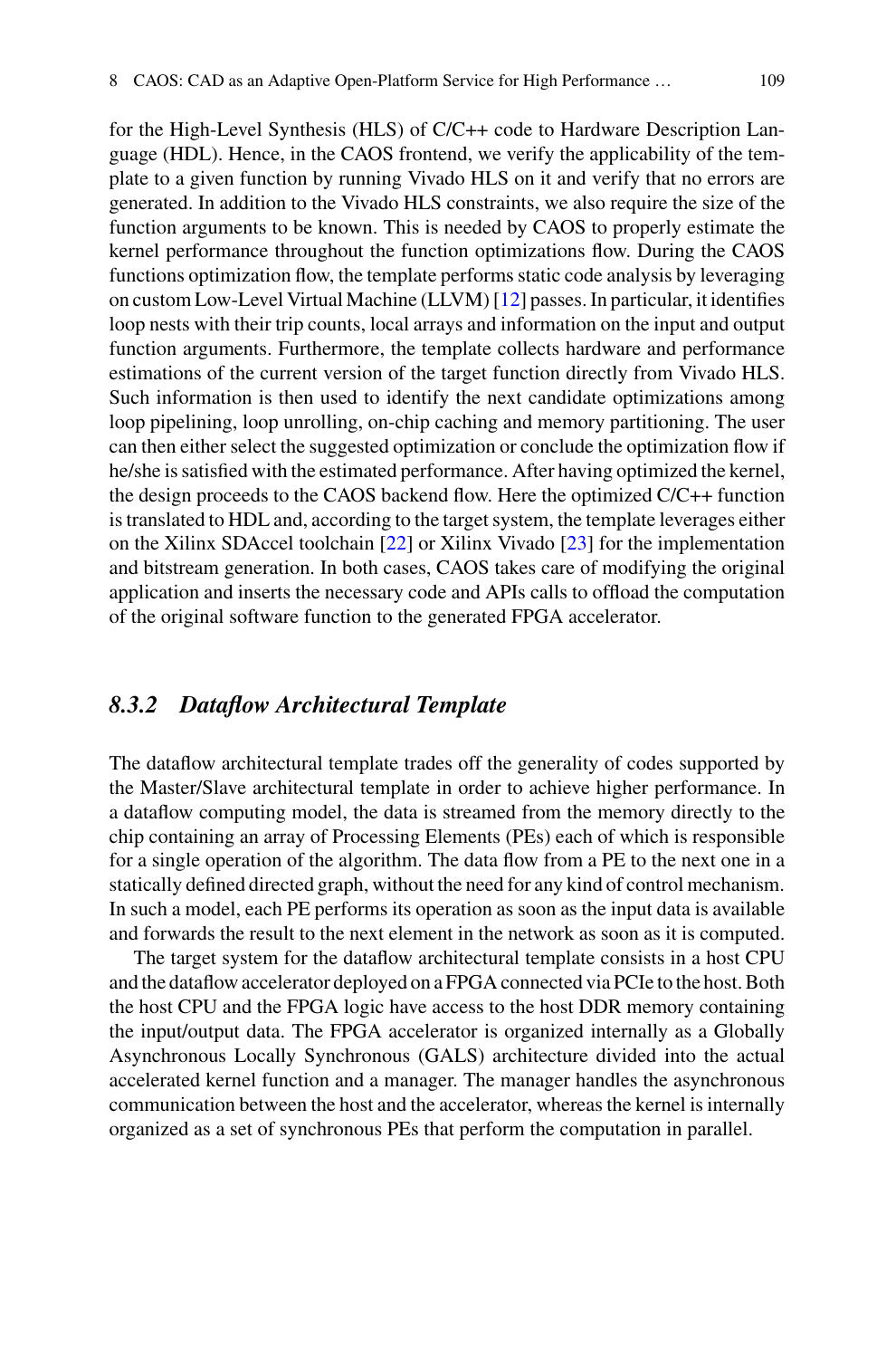The architectural template leverages on the OXiGen toolchain [\[18](#page-12-5)] and its extension [\[17\]](#page-12-6) to translate C/C++ functions into optimized dataflow kernels defined with the MaxJ language. In order to efficiently perform the translation from sequential  $C/C++$  code to a dataflow representation, the target function has to satisfy certain requirements detailed in [\[18](#page-12-5)]. An exemplary code supported by the template is shown in Listing [8.1.](#page-7-0) The code requirements are validated in the CAOS frontend flow in order to identify functions that can be optimized with the dataflow architectural template. Within the CAOS function optimization flow, OXiGen performs the dataflow graph construction directly from the LLVM Intermediate Representation (IR) of the target function. Nevertheless, the initial dataflow design might either exceed or underutilize the available FPGA resources. Hence, in order to identify an optimal implementation that fits within the FPGA resources and available data transfer bandwidth, OXiGen supports loop rerolling, to reduce resource consumption, and vectorization, to replicate the processing elements in order to fully utilize the available bandwidth and compute resources. In order to derive the best implementation, OXiGen relies on resource and performance models and runs a design space exploration using an approach based on Mixed-Integer Linear Programming (MILP). Once having generated an optimized kernel, the CAOS backend runs MaxCompiler [\[13\]](#page-11-5) to synthesize the MaxJ code generated by OXiGen to a Maxeler DFE (Dataflow Engine) that can be accessed by the host system.

<span id="page-7-0"></span>**Listing 8.1** An exemplary code supported by the dataflow template. The function takes as input a combination of array types and scalar types. The outer loops iterate over the outer dimension of the array types which are translated as streams. Accesses to the streams are linear with constant offsets. The function can have a combination of nesting levels iterating over the inputs or local variables.

```
void foo(type_1∗ in_1 , type_1∗ in_2 , type_2∗ out_1, int iter) {
    type1 tmp_vect [15];
    for(int i = const_1; i < iter - const_2; i++) {
         ... statements ...
        for(int j = const_3; j < 15; j++)tmp\_vect[j] = ... expression ...;type_1 tmp_scalar = \ldots expression \ldots;
        for(\text{int } i = \text{const} 3; i < 15; i++)tmp\_scalar = tmp\_scalar + tmp\_vect[j];}
}
```
# *8.3.3 Streaming Architectural Template*

Iterative Stencil Loops (ISLs) represent a class of algorithms that are highly recurrent in many HPC applications such as differential equation solving or scientific simulations. The basic structure of ISLs is depicted in Algorithm 8.1; the outer loop iterates for a given number of times, so-called *time-steps*, while, at each time-step, the inner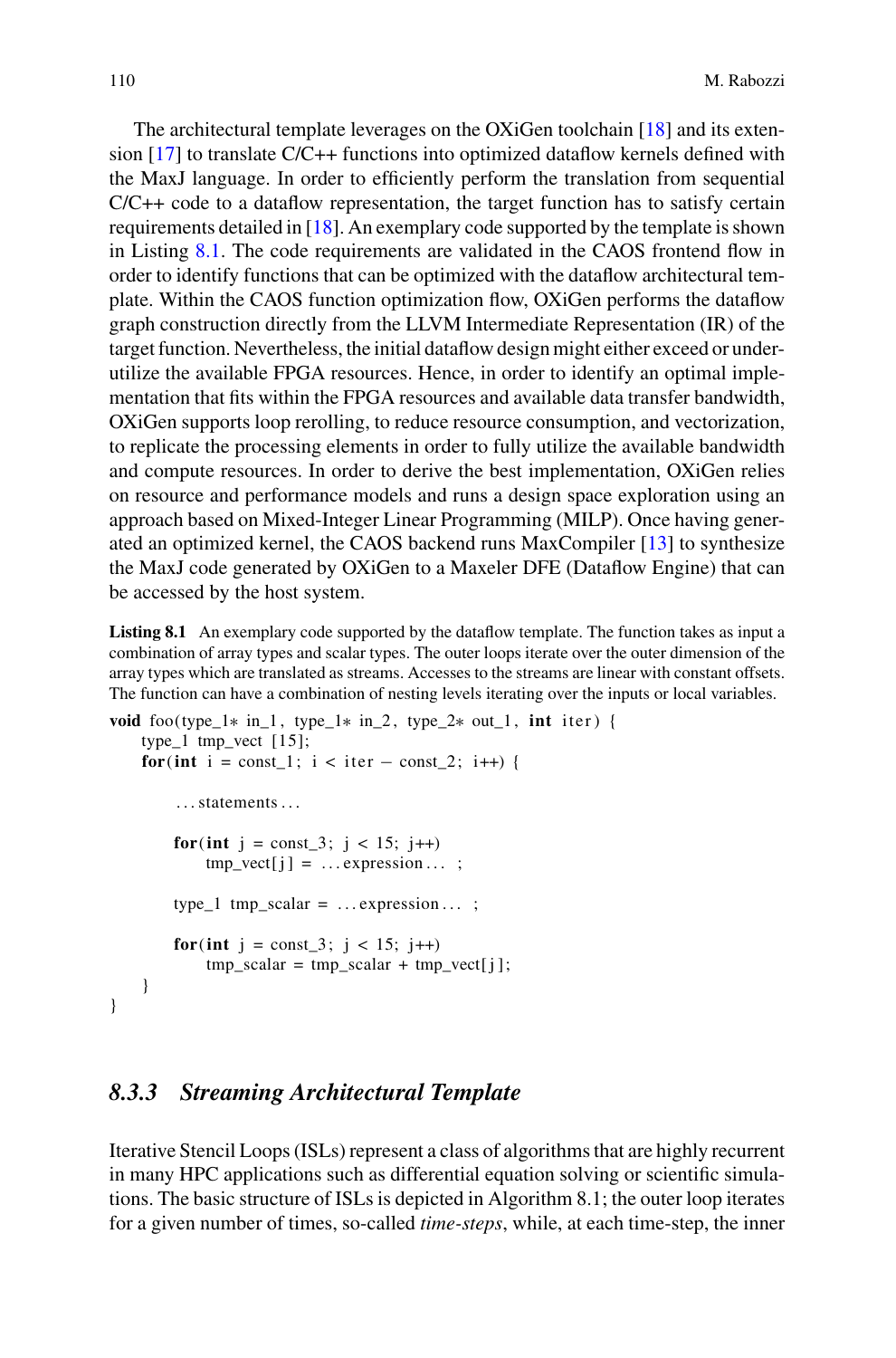

<span id="page-8-0"></span>**Fig. 8.3** Architecture of an SST-based accelerator for ISL

loop updates each value of the *n*-dimensional input vector by means of the *stencil* function, computing a weighted sum of the neighbor values in the vector.

| Algorithm 8.1 Generic ISL Algorithm. |  |
|--------------------------------------|--|
| for $t < T$ imesteps do              |  |
| for all points $p$ in matrix $M$ do  |  |
| $p \leftarrow \text{stencil}(p)$     |  |

The Streaming architectural template specifically targets stencil codes written in C and leverages the SST architecture proposed by [\[3\]](#page-11-10) for its implementation. The architectural template of the SST-based accelerator [\[14\]](#page-11-11) is depicted in Fig. [8.3.](#page-8-0) The basic SST module performs the computation of a single time-step and is conceptually separated in a *memory system*, responsible for storage and data movement, and a *computing system*, that performs the actual computation. The SST module is designed in order to operate in a streaming mode on the various elements of the input vector; this internal structure is derived by means of the *polyhedral analysis* that allows refactoring the algorithm to optimize on-chip memory resource consumption and implement a dataflow model of computation. Then, the complete SST-based architecture is obtained by replicating *N* times the basic module to implement a pipeline, where each module computes in streaming a single time-step of the outer loop of the algorithm. Such a pipeline is finally connected with a fixed communication subsystem interfacing with the host machine. Within this context, CAOS offers a design exploration algorithm [\[20\]](#page-12-7) that jointly maximizes the number of SST processors that can be instantiated on the target FPGA and identifies a floorplan of the design that minimizes the inter-component wire-length in order to allow implementing the system at high frequency. In the frontend, CAOS identifies those functions having the ISL structure shown in Algorithm 8.1, while the CAOS function optimization flow runs the design space exploration algorithm detailed in [\[20](#page-12-7)] on the function to accelerate. The approach starts by generating an initial version of the system consisting of a single SST [\[14\]](#page-11-11) to obtain an initial resource estimate. Subsequently, it solves a maximum independent set problem formulated as an Integer Linear Programming (ILP) to identify the maximum number of SST as well as their floorplan and solves a Traveling Salesman Problem (TSP) to identify the best routing among SSTs. Finally, the CAOS backend generates the accelerator bitstream through Xilinx Vivado while enforcing the identified floorplanning constraints.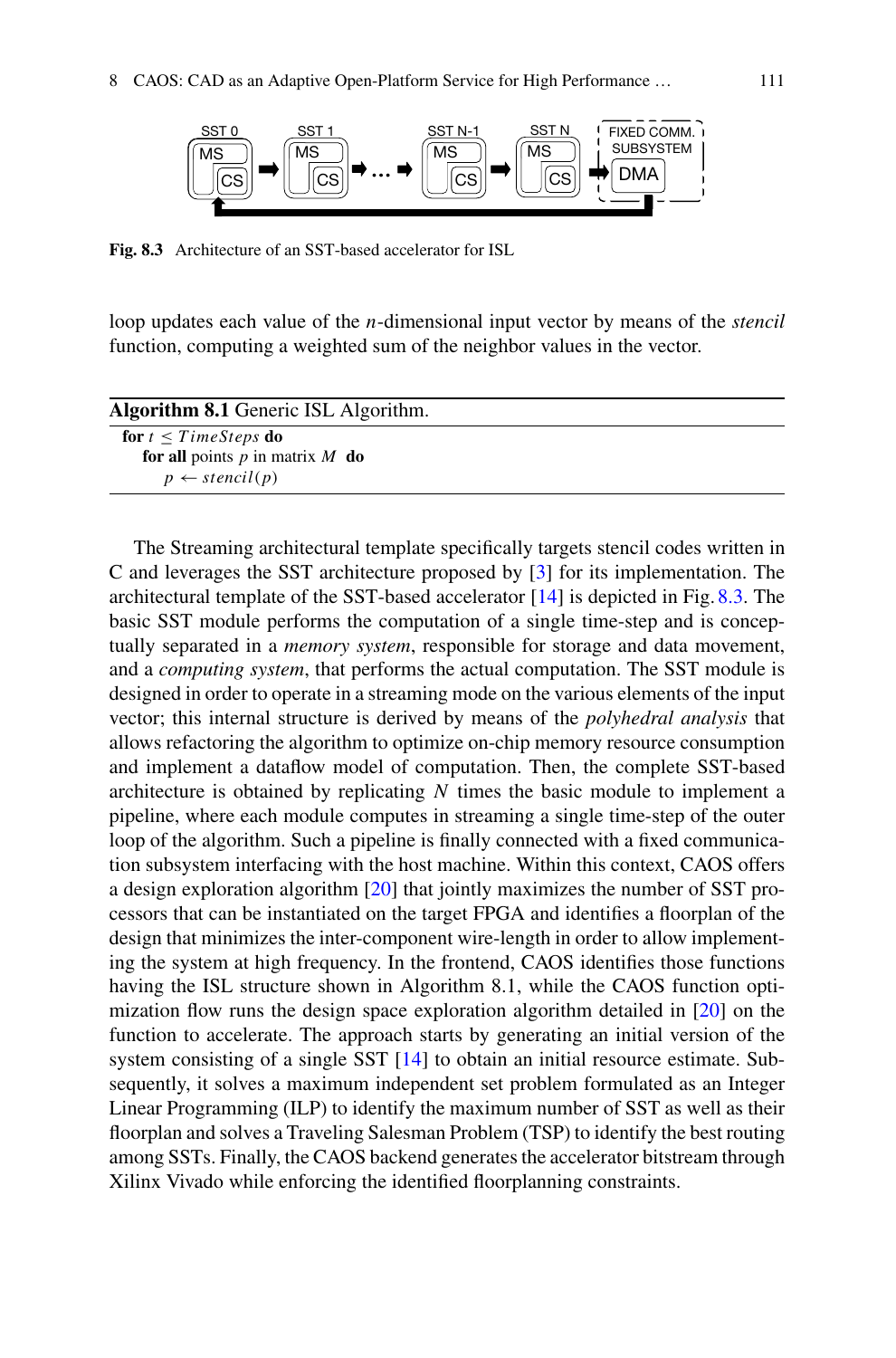#### <span id="page-9-0"></span>**8.4 Experimental Results**

Within this section we discuss the results achieved by CAOS on different case studies targeting the discussed architectural templates. The first case study we consider is the N-Body simulation, which is a well known problem in physics having applications in a wide range of fields. In particular, we focused on the *all-pair* method: the algorithm alternates a computationally intensive force computation step, in which the pairwise forces between each pair of bodies are computed and a position update step, that updates the velocities and positions of the bodies according to the current resulting forces. CAOS, after profiling and analyzing the application in the frontend, properly identified the force computation as the target function to accelerate and matched it to the Master/Slave architectural template. As we can see from Table [8.1,](#page-9-1) the CAOS implementation targeting an Amazon F1 instance greatly outperforms, both in terms of performance and energy efficiency, the software implementation from [\[5\]](#page-11-12) running in parallel on 40 threads on an Intel Xeon E5-2680 v2 and the implementation from [\[4\]](#page-11-13) on a Xilinx VC707 board. Nevertheless, the bespoke implementation from [\[5\]](#page-11-12) targeting the same hardware provides 11% higher performance than the CAOS one. However, the CAOS design was achieved semi-automatically in approximately a day of work, while the design from [\[5\]](#page-11-12) required several weeks of manual effort.

As a second test case, we consider the Curran approximation algorithm [\[16\]](#page-12-8) for calculating the pricing of Asian options. More specifically, we tested two flavors of the algorithm using 30 and 780 averaging points. Within CAOS, we started from a C implementation and we targeted a host machine featuring an Intel(R) Core(TM) i7-6700 CPU @ 3.40 GHz connected via PCIe gen1 x8 to a MAX4 Galava board equipped with an Altera Stratix V FPGA. Since the algorithms operate on subsequent independent data items, the overall computations are easily expressed in C using the structure in Listing [8.1.](#page-7-0) Hence CAOS identified and optimized the computations leveraging on the dataflow architectural template. As the initial designs did not fit within the device, CAOS applied the rerolling optimization for both cases. As shown in Table [8.2,](#page-10-1) both CAOS implementations achieve speedups over 100x against the single thread execution on the host system only. Moreover, we compared

| Reference         | Platform                 | Type        | Frequency<br>(MHz) | Performance<br>(MPairs/s) | Performance/Power<br>(MPairs/s/W) |
|-------------------|--------------------------|-------------|--------------------|---------------------------|-----------------------------------|
| $\lceil 5 \rceil$ | Intel Xeon<br>E5-2680 v2 | <b>CPU</b>  |                    | 2.642                     | 22.98                             |
| [4]               | Xilinx<br>VC707          | <b>FPGA</b> | 100                | 2.327                     | 116.36                            |
| $\lceil 5 \rceil$ | Xilinx VU9P              | <b>FPGA</b> | 154                | 13.441                    | 672.06                            |
| CAOS              | Xilinx VU9P              | <b>FPGA</b> | 126                | 12,072                    | 603.61                            |

<span id="page-9-1"></span>Table 8.1 Performance and energy efficiency of the all-pairs N-Body algorithm accelerated via CAOS and the results achieved by bespoke designs proposed in [\[4,](#page-11-13) [5\]](#page-11-12)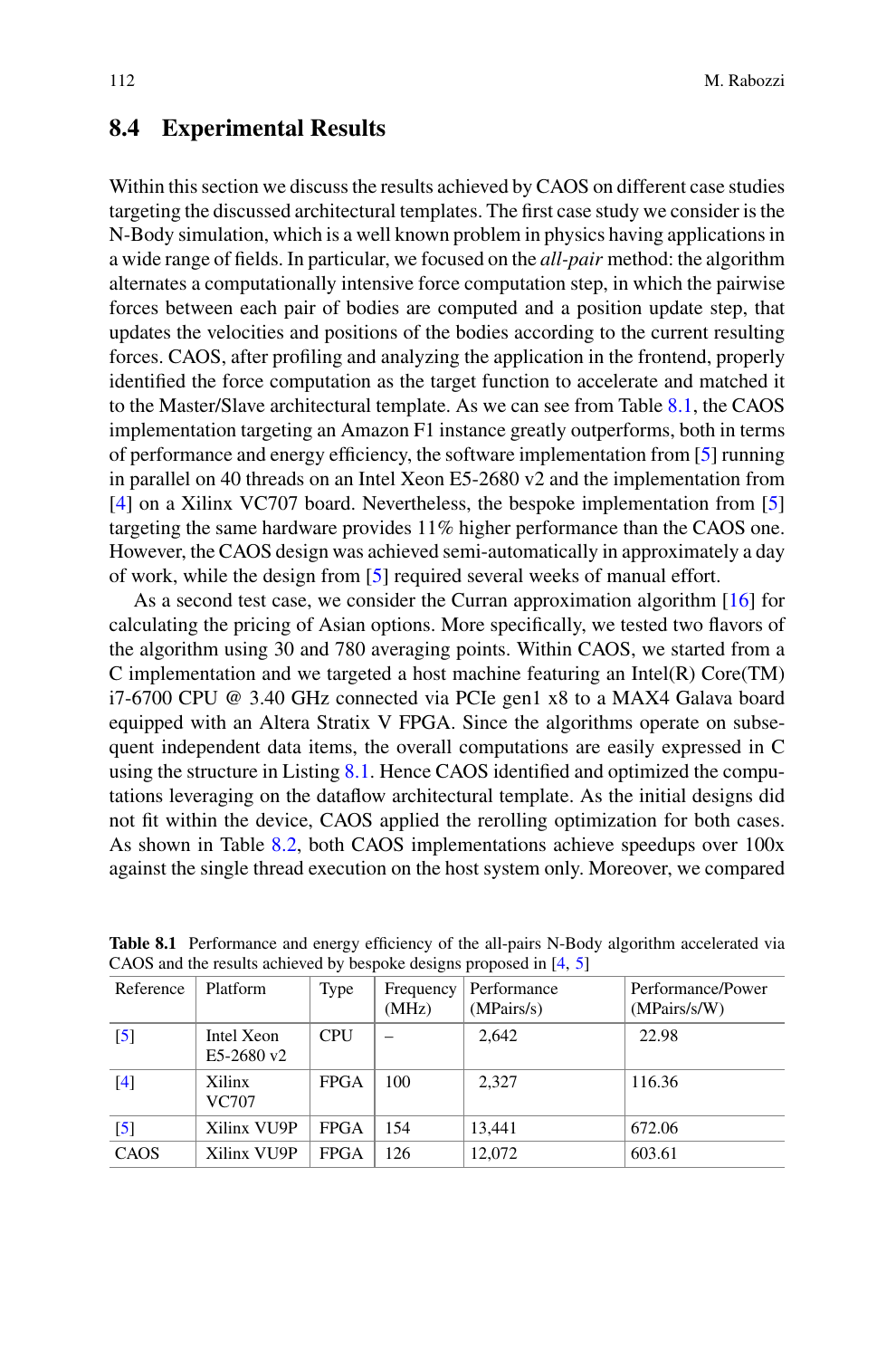| Averaging | Rerolling | Speedup w.r.t. | Speedup w.r.t. | Input     | Output    |
|-----------|-----------|----------------|----------------|-----------|-----------|
| points    | factor    | <b>CPU</b>     | [15]           | bandwidth | bandwidth |
|           |           |                |                | (MByte/s) | (MByte/s) |
| 30        | 4         | 118.4x         | 1.23x          | 1.767.64  | 196.40    |
| 780       | 98        | 101.0x         | 0.5x           | 75.11     | 8.35      |

<span id="page-10-1"></span>**Table 8.2** Results achieved by CAOS on the Curran approximation algorithm with 30 and 780 averaging points compared against CPU and the bespoke FPGA-based implementations from [\[15](#page-12-9)]

<span id="page-10-2"></span>**Table 8.3** Results achieved by the CAOS streaming architectural template compared to [\[14](#page-11-11)]

| Algorithm | #SSTs |      | Design frequency (MHz) |      | Performance<br>improvement<br>w.r.t. $[14]$ $(\%)$ | Design time<br>reduction<br>w.r.t. $[14]$ |
|-----------|-------|------|------------------------|------|----------------------------------------------------|-------------------------------------------|
|           | CAOS  | [14] | CAOS                   | [14] |                                                    |                                           |
| Jacobi2D  | 90    | 88   | 228                    | 206  | 13.20                                              | 15.84x                                    |
| Heat3D    | 25    | 25   | 228                    | 206  | 10.68                                              | 1.69x                                     |
| Seidel2D  | 19    | 19   | 183                    | 183  | 0                                                  | 1.08x                                     |

the results against the DFE execution times reported from the designs in [\[15\]](#page-12-9). For the version with 30 averaging points, we achieved a speedup of 1.23x. For the version with 780 averaging points, our implementation shows a speed down of about 0.5x. Nevertheless, it was obtained in less than a day of work.

As a final test case, we evaluated the streaming architectural template on three representative ISL computations (Jacobi2D, Heat3D and Seidel2D) targeting a Xilinx Virtex XC7VX485T device [\[20\]](#page-12-7). Table [8.3](#page-10-2) reports the performance improvement and the design time reduction compared to the methodology in [\[14](#page-11-11)]. Thanks to FPGA floorplanning we are able to increase the target frequency for the Jacobi2D and Heat3D algorithms of approximately 11%. Additionally, for the Jacobi2D case, the floorplanner is also able to allocate two additional SSTs improving the performance up to 13%. Nevertheless, the Seidel2D algorithm does not provide the same improvement figure. Indeed, since the total number of SSTs that can be placed into the design is small, the floorplanning reduces its impact on the overall design by leaving more room to the place and route algorithm. Regarding the design time, our approach allows to greatly reduce the number of trial synthesis required, thus leading to an execution time saving of 15.84x for Jacobi2D.

# <span id="page-10-0"></span>**8.5 Conclusions**

In this chapter we presented CAOS, a platform whose main objective is to improve productivity and simplify the design of FPGA-based accelerated systems, starting from pure high-level software implementations. Currently, the slowing rate at which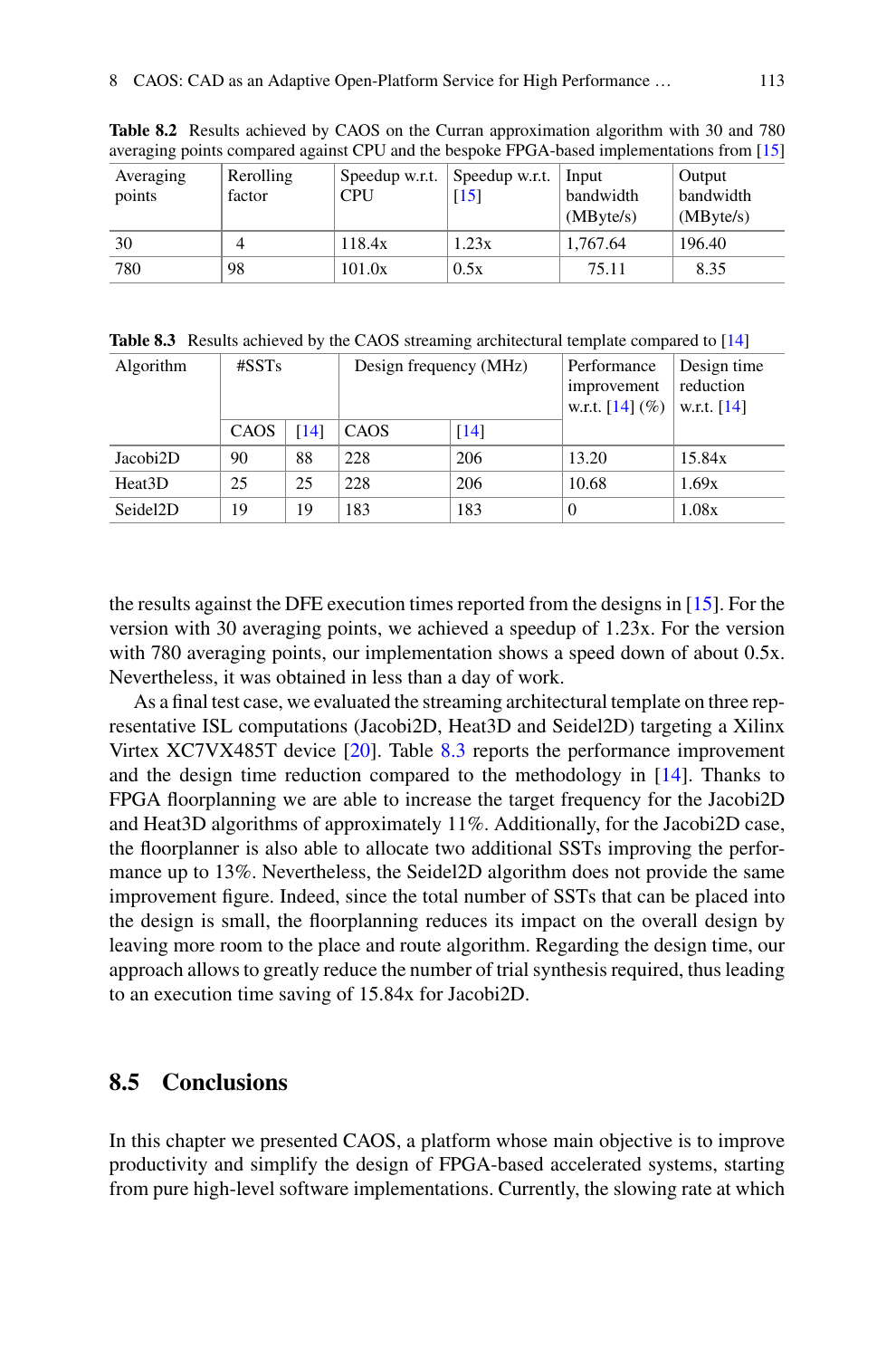general purpose processors improve performance is strongly pushing towards specialized hardware. We expect FPGAs to have a more prominent role in the upcoming years as a technology to achieve efficient and high performance solutions both in the HPC and cloud domains. Hence, by embracing this idea, we designed CAOS in a modular fashion, providing well-defined APIs that allow external researchers to integrate extensions or different implementations of the modules within the platform. Indeed, the second, yet not less important, objective of CAOS, is to foster research on tools and methods for accelerating software on FPGA-based architectures.

# **References**

- <span id="page-11-3"></span>1. Bacon DF, Rabbah R, Shukla S (2013) FPGA programming for the masses. Commun ACM 56(4):56–63
- <span id="page-11-1"></span>2. Cardamone S, Kimmitt JR, Burton HG, Thom AJ (2018) Field-programmable gate arrays and quantum Monte Carlo: power efficient co-processing for scalable high-performance computing. [arXiv:1808.02402](http://arxiv.org/abs/1808.02402)
- <span id="page-11-10"></span>3. Cattaneo R, Natale G, Sicignano C, Sciuto D, Santambrogio MD (2016) On how to accelerate iterative stencil loops: a scalable streaming-based approach. ACM Trans Archit Code Optim (TACO) 12(4):53
- <span id="page-11-13"></span>4. Del Sozzo E, Di Tucci L, Santambrogio MD (2017) A highly scalable and efficient parallel design of n-body simulation on FPGA. In: 2017 IEEE international parallel and distributed processing symposium workshops (IPDPSW), pp 241–246. IEEE
- <span id="page-11-12"></span>5. Del Sozzo E, Rabozzi M, Di Tucci L, Sciuto D, Santambrogio MD (2018) A scalable FPGA design for cloud n-body simulation. In: 2018 IEEE 29th international conference on applicationspecific systems, architectures and processors (ASAP), pp 1–8. IEEE
- <span id="page-11-2"></span>6. Di Tucci L, O'Brien K, Blott M, Santambrogio MD (2017) Architectural optimizations for high performance and energy efficient Smith-Waterman implementation on FPGAs using OpenCL. In: 2017 design, automation and test in Europe conference and exhibition (DATE), pp 716–721. IEEE
- <span id="page-11-8"></span>7. Di Tucci L, Rabozzi M, Stornaiuolo L, Santambrogio MD (2017) The role of CAD frameworks in heterogeneous FPGA-based cloud systems. In: 2017 IEEE international conference on computer design (ICCD), pp 423–426. IEEE
- <span id="page-11-7"></span>8. Docker. <https://www.docker.com>
- <span id="page-11-6"></span>9. Fort B, Canis A, Choi J, Calagar N, Lian R, Hadjis S, Chen YT, Hall M, Syrowik B, Czajkowski T et al (2014) Automating the design of processor/accelerator embedded systems with legup high-level synthesis. In: 2014 12th IEEE international conference on embedded and ubiquitous computing (EUC), pp 120–129. IEEE
- <span id="page-11-4"></span>10. Hegarty J, Brunhaver J, DeVito Z, Ragan-Kelley J, Cohen N, Bell S, Vasilyev A, Horowitz M, Hanrahan P (2014) Darkroom: compiling high-level image processing code into hardware pipelines. ACM Trans Graph 33(4):144:1–144:11. <https://doi.org/10.1145/2601097.2601174>
- <span id="page-11-0"></span>11. Hennessy JL, Patterson DA (2017) Computer architecture: a quantitative approach. Elsevier, Amsterdam
- <span id="page-11-9"></span>12. Lattner C (2008) LLVM and Clang: next generation compiler technology. In: The BSD conference, pp 1–2
- <span id="page-11-5"></span>13. Maxeler Technologies: MaxCompiler. <https://www.maxeler.com>
- <span id="page-11-11"></span>14. Natale G, Stramondo G, Bressana P, Cattaneo R, Sciuto D, Santambrogio MD (2016) A polyhedral model-based framework for dataflow implementation on FPGA devices of iterative stencil loops. In: Proceedings of the 35th international conference on computer-aided design, p 77. ACM